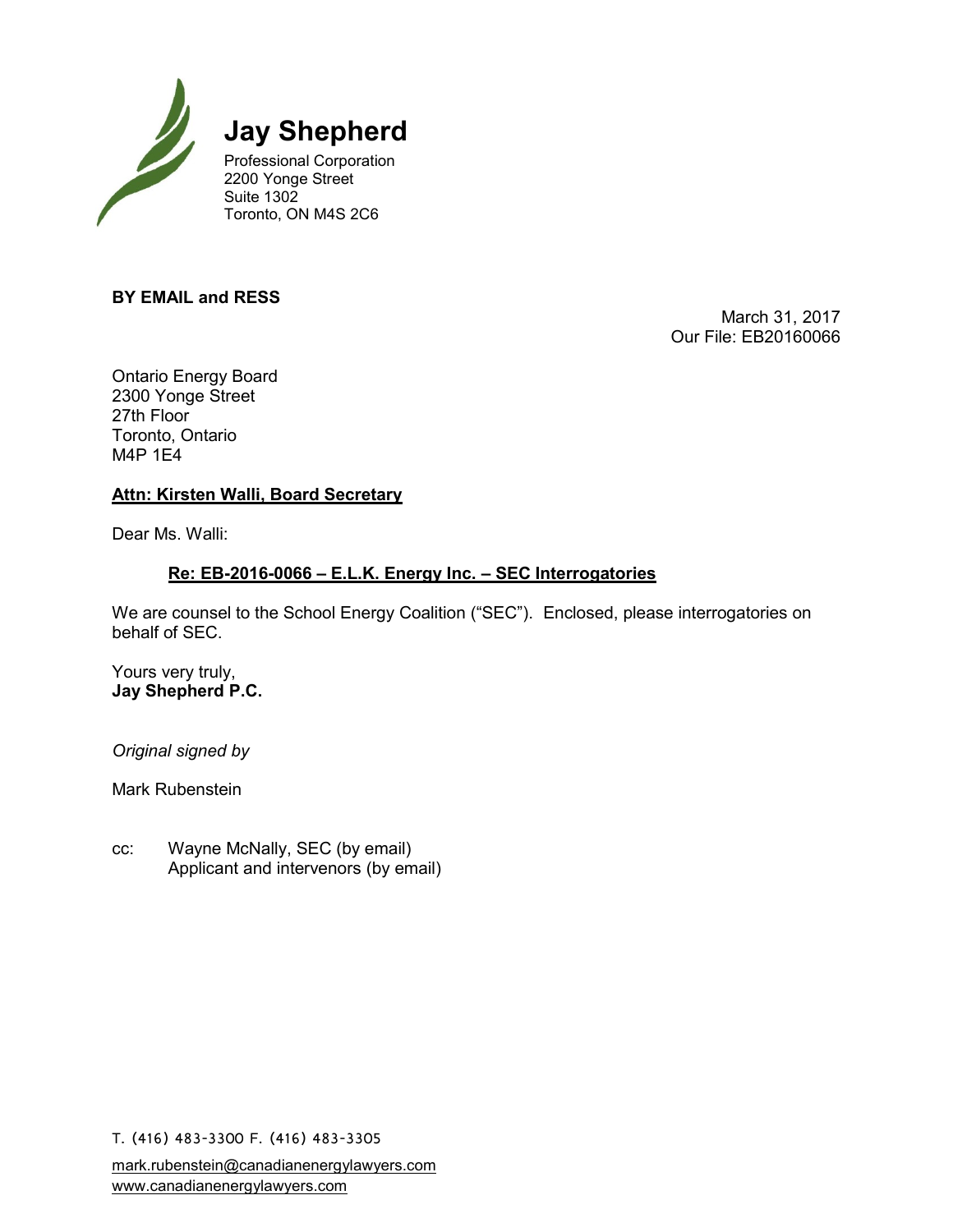## **ONTARIO ENERGY BOARD**

**IN THE MATTER OF** the *Ontario Energy Board Act*, *1998*, S.O. 1998, c.15, Schedule B;

**AND IN THE MATTER OF** an Application by E.L.K. Energy Inc. under Section 78 of the *Ontario Energy Board Act,* 1998 for an Order or Orders approving or fixing just and reasonable rates and other service charges for the distribution of electricity as of May 1, 2017.

#### **INTERROGATORIES**

#### **ON BEHALF OF THE**

#### **SCHOOL ENERGY COALITION**

#### **1-SEC-1**

[Ex.1] Please provide a copy of all documents provided to the Applicant's Board of Directors for the purposes of approving the application and the underlying budget.

#### **1-SEC-2**

[Ex.1] Please provide copies of all benchmarking studies, reports, and analysis that the Applicant has undertaken or participated in since 2012, and are not already included in the application.

#### **1-SEC-3**

[Ex.1] Please provide a list of measurable outcomes that ratepayers can expect the Applicant to achieve during the test year. Please explain how these outcomes are incremental and commensurate with the rate increase the Applicant is seeking in this application.

#### **1-SEC-4**

[Ex.1] Please provide a step-by-step explanation of the Applicant's budgeting and capital planning process.

#### **1-SEC-5**

Does the Applicant have a corporate scorecard? If so, please provide copies of each of the 2013 to 2017 versions. If not, please explain what metrics the management and Board of Directors use to measure and monitor the Applicant's activities.

#### **1-SEC-6**

[Ex.1, p.19, Ex.3, p.35] With respect to the Kingsville Satellite location property:

a. [Ex.1, p.19] The Applicant states that "Kingsville Satellite location did not sell until Q2 of 2016, and as such is not part of this Cost of Service Application". Please explain why the sale is not part of this application if the sale occurred in Q2 2016.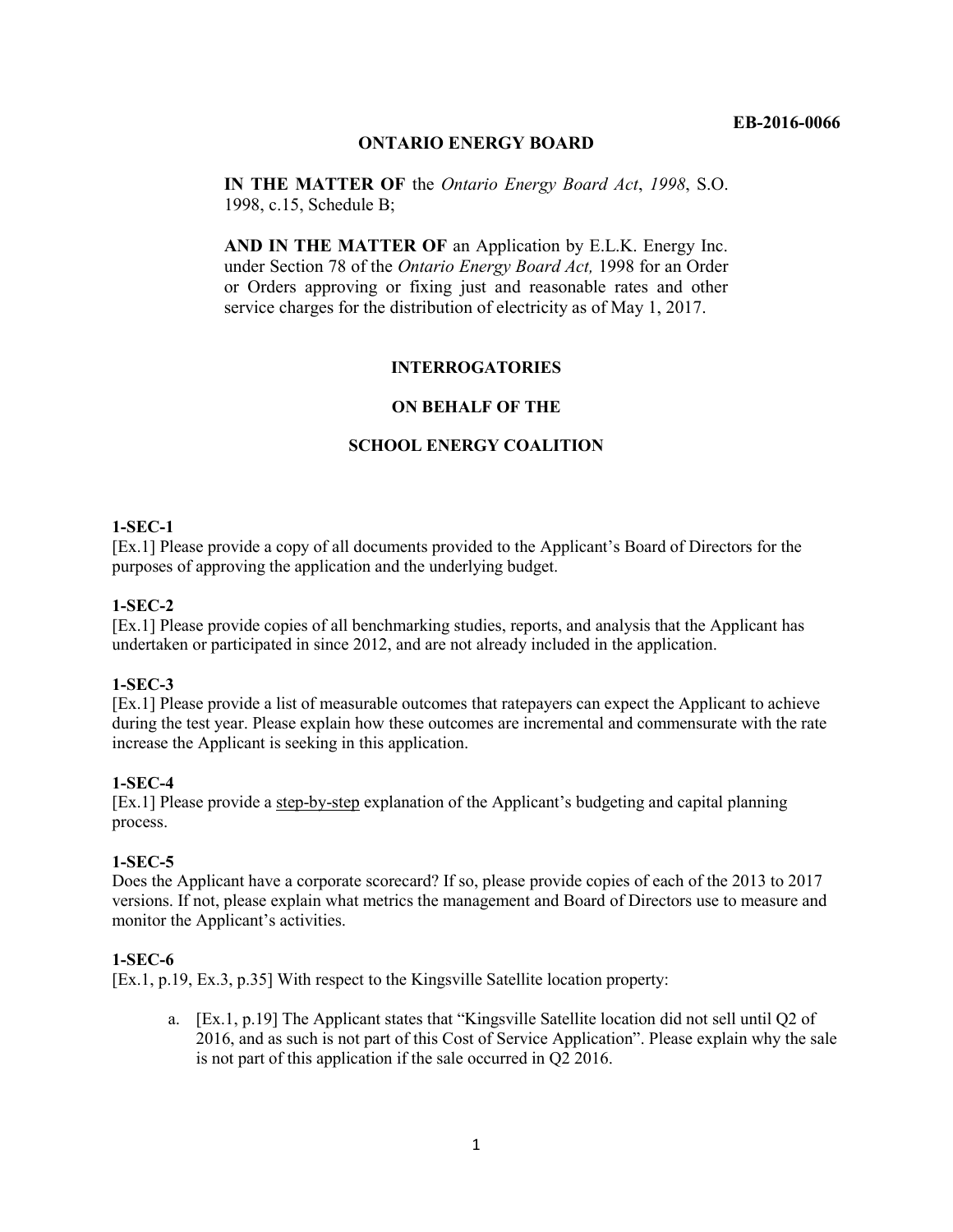- b. [Ex.3, p.35] The Applicant also states that "ELK has recorded  $\frac{1}{2}$  of the gain in the gain on disposition of property account and the remaining 1/2 in account 1508-09 Other Reg Assets-Sub Account Gain on Disposition refundable to ratepayers in 2016"/
	- i. What is the current balance in Account 1509-09 Other Reg Assets Sub Acct Gain on Disposition?
	- ii. Is the Applicant seeking to dispose of the balance in the account in this application? If not, please explain why.
- c. What is the value of the gain on disposition of the sale? Please provide a breakdown of the calculation.
- d. Please provide the value of 50% of the gain on disposition.

## **1-SEC-7**

[Ex.1, p.82] With respect to the list of 'Cost Reductions and Productivity Improvements':

- a. Please quantify the forecast incremental test year expected savings from the listed cost reduction and productivity improvements.
- b. Please explain how "communisation of our company strengths and accomplishments to our customers and shareholders" and "anticipate and react quickly to constant legislative and regulatory changes" are cost reduction or productivity improvements.

## **1-SEC-8**

[Ex.1, p.99] With respect to Oracle Poll Customer Survey Report:

- a. Please provide a copy of the full interview script.
- b. Please provide a copy of all responses to open-ended or un-aided follow-up questions.

## **2-SEC-9**

[Ex.2, p.33] Please provide a copy of the 2012 Distribution Asset Management Plan.

## **2-SEC-10**

Please provide a revised version of the following appendices with 2016 year-end actuals. Please explain all material variances between 2016 forecast and actuals.

- a. 2-AA
- b. 2-AB
- c. 2-BA

## **2-SEC-11**

[Ex.2, Appendix 2-A, p.22] Please confirm that the Board did not approve any specific capital expenditure amounts for the Applicant in 2013, 2014 and 2015.

## **2-SEC-12**

[Ex.2, Appendix 2-A, p.41] Please provide a table that shows, for each year between 2011 and 2016, the number of outages by cause.

## **2-SEC-13**

[Ex.2, Appendix 2-A, p.85-86] Please provide a similar table showing historical information for each year between 2012 and 2015. Please provide a copy of both the existing table and the requested table in an Excel spreadsheet.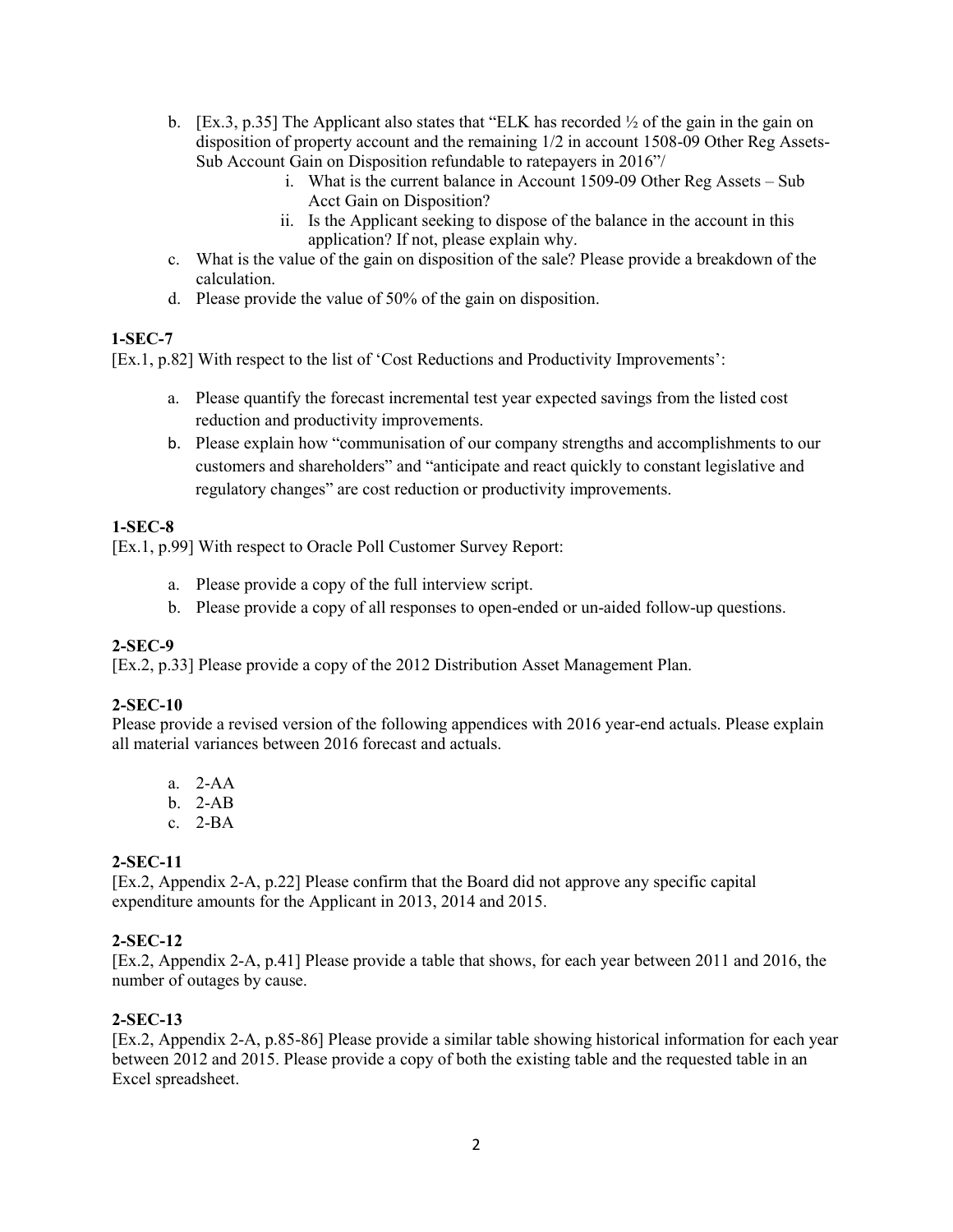## **2-SEC-14**

[Ex.2, Appendix 2-A, p.86] Does the Applicant have any condition information for any of its major asset categories? If so, please provide it and explain how the information is utilized in its system renewal program.

## **2-SEC-15**

[Ex. Ex.2, Appendix 2-A, Appendix H] Please provide similar capital project summaries for all projects that went in-service between 2013 and 2016. If no such summaries existed at the time they were approved, please provide a contemporaneous business case or other description of the project and their forecast budget.

## **3-SEC-16**

[Ex.3, p.31] Please provide a revised version of Appendix 2-H with 2016 year-end actuals. Please explain all material variances between 2016 forecast and actuals.

## **3-SEC-17**

[Ex.3, p.31] Please explain the basis for the test year forecast of the following other distribution revenue categories:

- a. Revenues for non-utility operations
- b. Expenses from non-utility operations
- c. Late payment charges
- d. Interest and Dividend Income

## **4-SEC-18**

[Ex.4] Please provide a revised version of the following appendices with 2016 year-end actuals. Please explain all material variances between 2016 forecast and actuals.

- a. 2-JA
- b. 2-JB
- c. 2-JC
- d. 2-K
- e. 2-CF

## **4-SEC-19**

[Ex.4, p.7] Over the last 10 years, how long after an employee becomes eligible for retirement, do they, on average, actually retire?

## **4-SEC-20**

[Ex.4, p.8] With respect to the 2 new linemen being trained, are they being hired to replace anticipated future retirements, or the lineman who has "just retired" and the one who planned to retire at the end of October 2016?

## **4-SEC-21**

[Ex.4, p.8] With respect to the 4 new hires the Applicant proposes to make in 2017:

- a. Please provide the status of each of the new hires the Applicant proposes to make in 2017 and each of their anticipated start-dates.
- b. For the purpose of the budget, what assumptions did the Applicant make regarding their startdate?